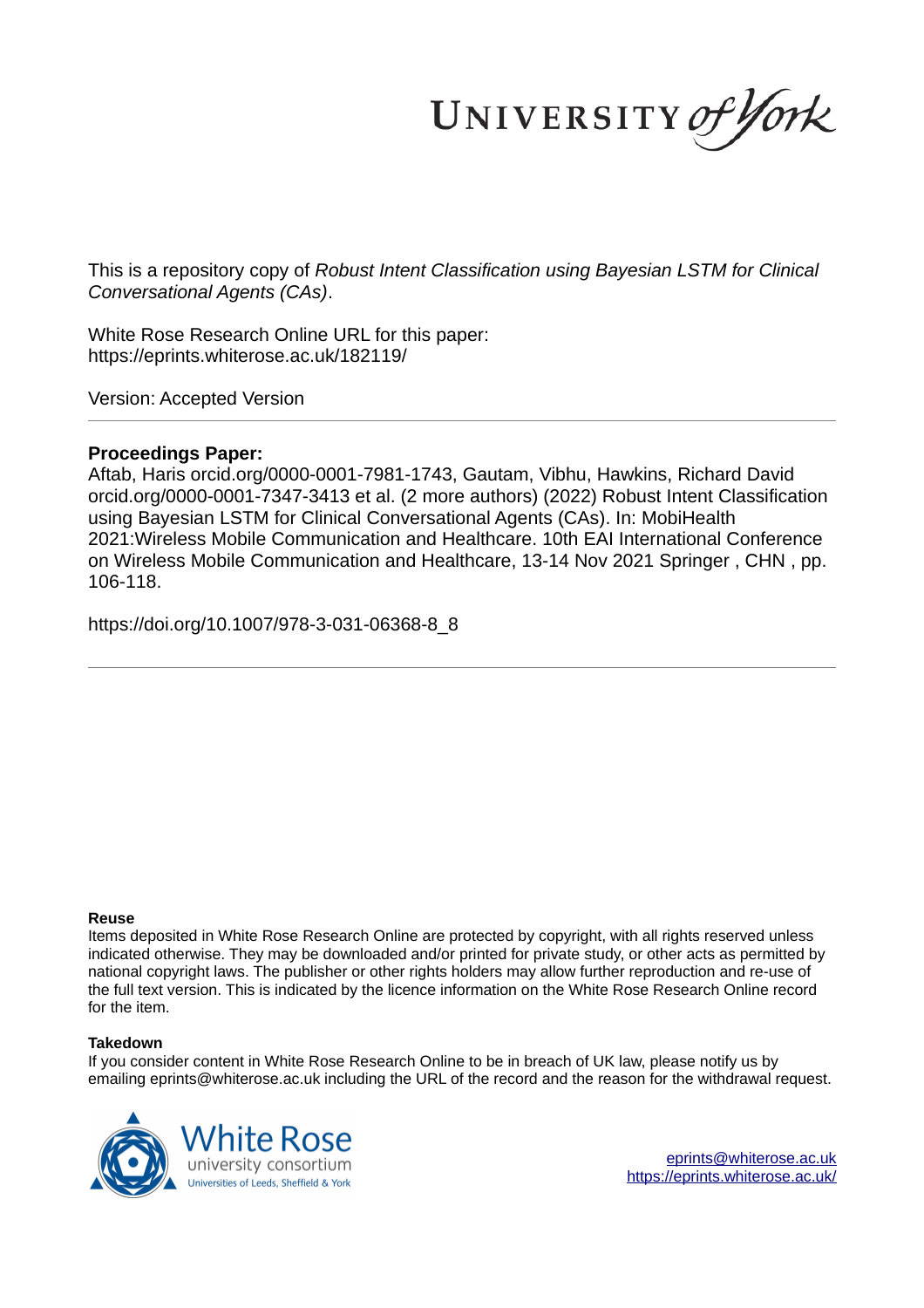# **Robust Intent Classification using Bayesian LSTM for Clinical Conversational Agents (CAs)**

Haris Aftab<sup> [\[0000-0001-](https://orcid.org/0000-0001-7347-3413)7981-1743]</sup>, Vibhu Gautam<sup>[0000-0001-9040-9843]</sup>, Richard Hawkins<sup>[0000-0001-</sup>  $^{7347\cdot3413]}$ , Rob Alexander<sup>[\[0000-0003-3818-0310\]](https://orcid.org/0000-0003-3818-0310)</sup>, and Ibrahim Habli<sup>[0000-0003-2736-8238]</sup>

Department of Computer Science, University of York, York, YO10 5GH, United Kingdom haris.aftab@york.ac.uk

**Abstract.** Conversational Agents (CAs) are software programs that replicate human conversations using machine learning (ML) and natural language processing (NLP). CAs are currently being utilised for diverse clinical applications such as symptom checking, health monitoring, medical triage and diagnosis. Intent classification (IC) is an essential task of understanding user utterance in CAs which makes use of modern deep learning (DL) methods. Because of the inherent model uncertainty associated with those methods, accuracy alone cannot be relied upon in clinical applications where certain errors may compromise patient safety. In this work, we employ Bayesian Long Short-Term Memory Networks (LSTMs) to calculate model uncertainty for IC, with a specific emphasis on symptom checker CAs. This method provides a certainty measure with IC prediction that can be utilised in assuring safe response from CAs. We evaluated our method on in-distribution (ID) and out-of-distribution (OOD) data and found mean uncertainty to be much higher for OOD data. These findings suggest that our method is robust to OOD utterances and can detect non-understanding errors in CAs.

**Keywords:** Conversational Agents (CAs), Machine Learning, Model Uncertainty, Out-of-Distribution (OOD), Healthcare, Patient Safety.

# **1 Introduction**

Conversational Agents (CAs) such as Google Home and Amazon Alexa are interactive conversational systems that use Machine Learning (ML) to respond to the user in natural language via voice or text [1]. They can be categorised into two types: task-oriented CAs [2] and chatbots [3]. In healthcare studies, task-oriented CAs are often utilised as they are focused on achieving a task such as booking a consultation or finding a hospital. Chatbots are systems designed for open-ended conversations and mimic unstructured conversations or chats. Common applications of CAs in healthcare include symptom checking [4], chronic disease management [5], health monitoring and medication adherence [6].

CAs employ a pipeline architecture [7] as shown in [Figure 1.](#page-2-0) The fundamental components in this architecture are Natural Language Understanding (NLU) and Dialog Manager (DM) which enable their understanding and decision making. The user then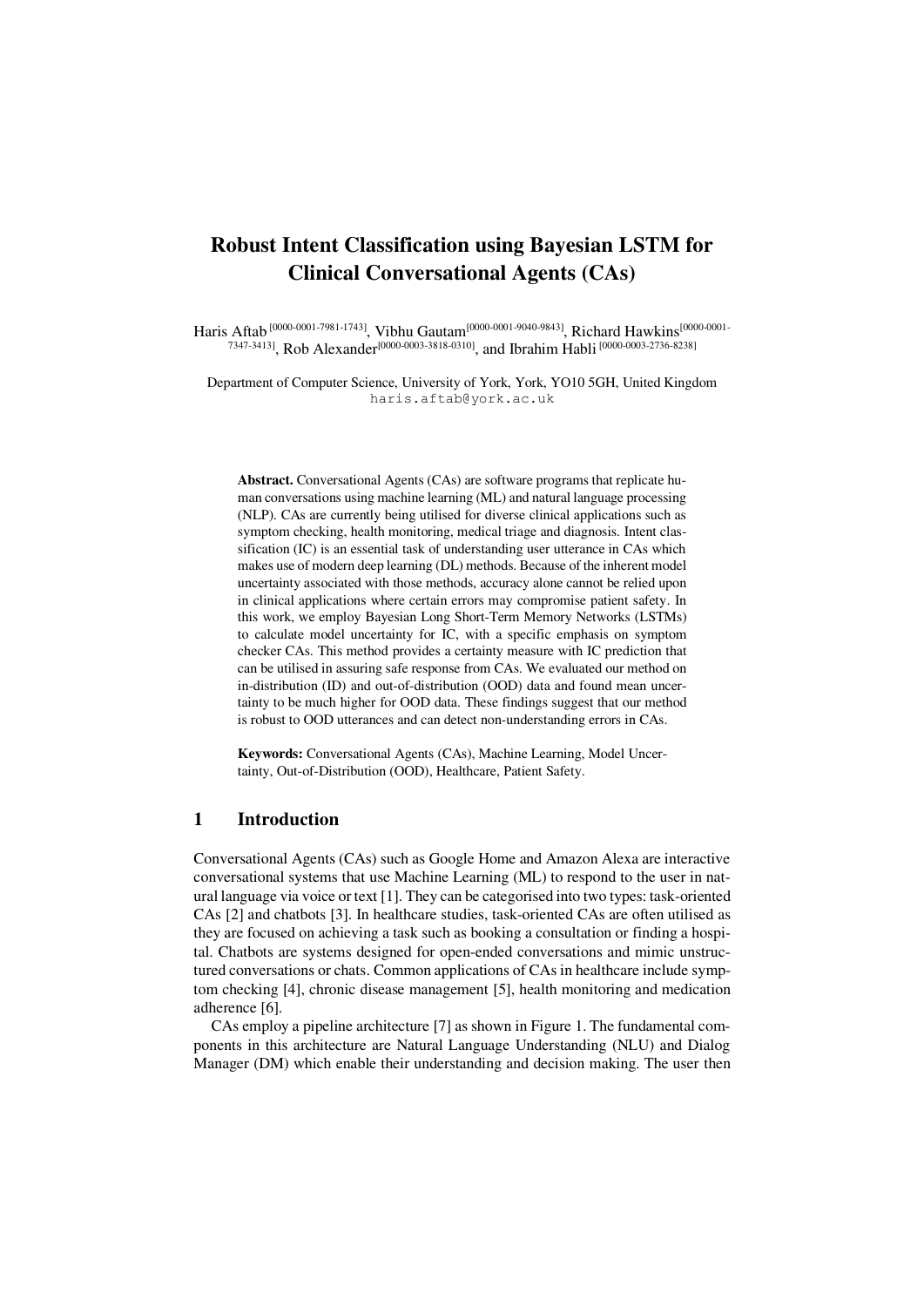receives the response proposed by DM via the Natural Language Generation (NLG) module. In this pipeline architecture, the NLU maps user utterances to intents and slots and has a significant impact on downstream processing. NLU errors may lead to erroneous decision making [8], which can be costly in healthcare because of the risk to human life and ethical issues [9]. Specifically, the NLU in CAs is concerned with the IC and slot-filling (SF) [7]. IC predicts a user's intent from a given utterance, and it is a classification problem of identifying the correct intent label. SF in NLU extracts additional information needed to accomplish the user's task. For example, a user asking a CA *"show me nearby hospitals"* could have *'show\_hospital'* as intent and the current user location as the slot value.



Figure 1: Conversational Agent (CA) Architecture

<span id="page-2-0"></span>DL have allowed significant performance enhancements in computer vision and Natural Language Processing (NLP) tasks and their variants such as Recurrent Neural Networks (RNNs) [10, 11] and Long Short-Term Memory Networks (LSTMs) [12] are commonly used for IC in CAs. These networks are able to attain higher accuracy on text classification tasks as they are better suited to model time series data.

Existing state-of-the-art Deep learning (DL) methods are prone to data and model uncertainties [13]. Model uncertainty, also known as epistemic uncertainty, occurs because of the reliance of the model on training data for their prediction. This uncertainty can be reduced by providing enough training data. Estimating model uncertainty is extremely crucial also because of the difficulty to obtain high-quality datasets in healthcare [14]. In addition, it is almost impossible to provide complete data as DL models will always reflect an imperfect representation of the real world [15].

In general, for classification problems, the softmax function is utilised by DL models at the output, resulting in a probability distribution over class labels. The label with the highest probability is then chosen as the prediction. The softmax function calculates relative probabilities between classes but does not provide a measure of the model's uncertainty [16]. The probabilistic nature of softmax output is one of the reasons this score cannot be used as a confidence measure of the model in its prediction. DL models on unseen data tend to make predictions with the high softmax values and thus it is undesirable to use them in safety-critical systems [17].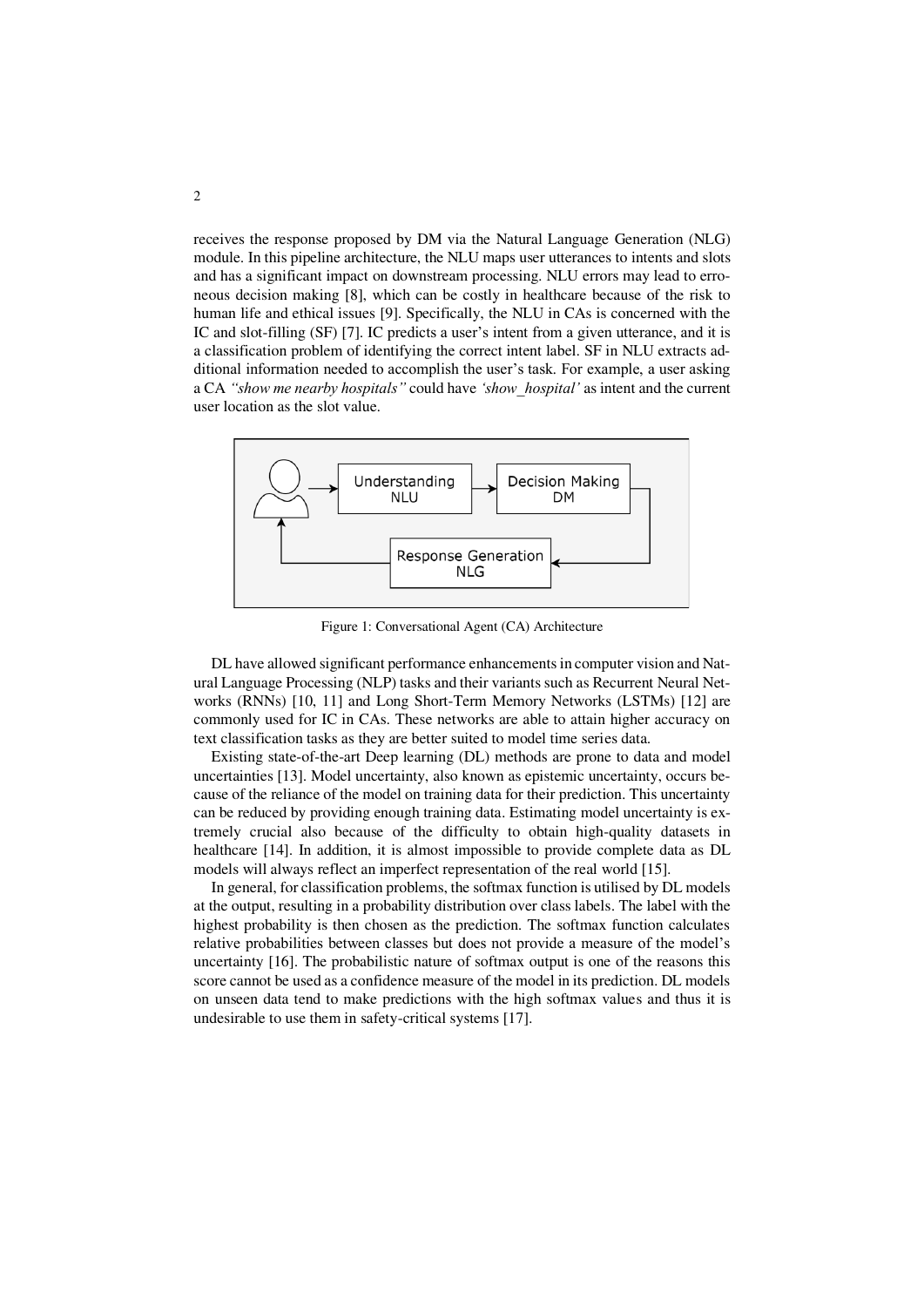CAs are vulnerable to failures in understanding user utterance, and non-understanding errors are one of those failures [18]. Non-understanding errors arise when the system is unable to understand user input due to the system's inability to support the requested feature or poorly formatted input. For example, a user asking a COVID symptom checking CA about diabetes symptoms would result in a non-understanding error. Similarly, any unknown or incorrect input would also cause a non-understanding error. A common source of non-understanding errors is out-of-distribution (OOD) data [19]. Non-understanding errors usually result in poor user experience and may not be desirable to have them in safety-critical applications. As described earlier, the way DL models make predictions and are inherently uncertain, the need to detect non-understanding errors is significant in CAs that utilise DL methods.

Bayesian modelling techniques provide a probabilistic representation of model uncertainty but these usually are computationally expensive [16]. It is however possible to interpret DL methods as Bayesian models without modifying the model to reduce this computational complexity [20]. DL methods suffer from overfitting with limited training examples and dropouts are utilised during training time to prevent it. Additionally, these dropouts can be used at test time to generate random predictions which are sampled out to interpret in a probabilistic manner. This technique is known as Monte-Carlo (MC) dropout [16]. In this work, we apply Bayesian method to model LSTM for IC which enables us to quantify model uncertainty, thus enhancing confidence in model's decisions during IC.

The key contributions of this paper are:

- 1. We utilise Bayesian LSTM with MC dropout for computing uncertainty in IC for CAs.
- 2. A symptom checking prototype CA is designed to demonstrate the importance of robust IC in CAs and how our method can be utilised for assuring safe response.
- 3. We evaluate our approach using an OOD evaluation dataset and compare the results to ID data.

# **2 Related Work**

IC methods in CAs range from rule-based to ML approaches, but the state-of-art in IC use DL methods which include RNNs and LSTMs [10, 21]. Westhuizen et al. [22] show the utility of Bayesian LSTMs on medical time series data using MC dropout and concluded their performance enhancements over standard LSTMs. They utilised MC dropout for 100 Bayesian LSTM samples and found that using it during test time enhanced performance on all datasets and provided the added benefit of having a confidence measure alongside the predicted class. Dusenberry et al. [9] investigated several strategies to analyse model uncertainty for electronic health records. In comparison to ensemble RNNs, Bayesian RNNs performed better while only requiring training a single model. These authors concluded that Bayesian RNNs are more efficient, making them better suited for use in medical domain.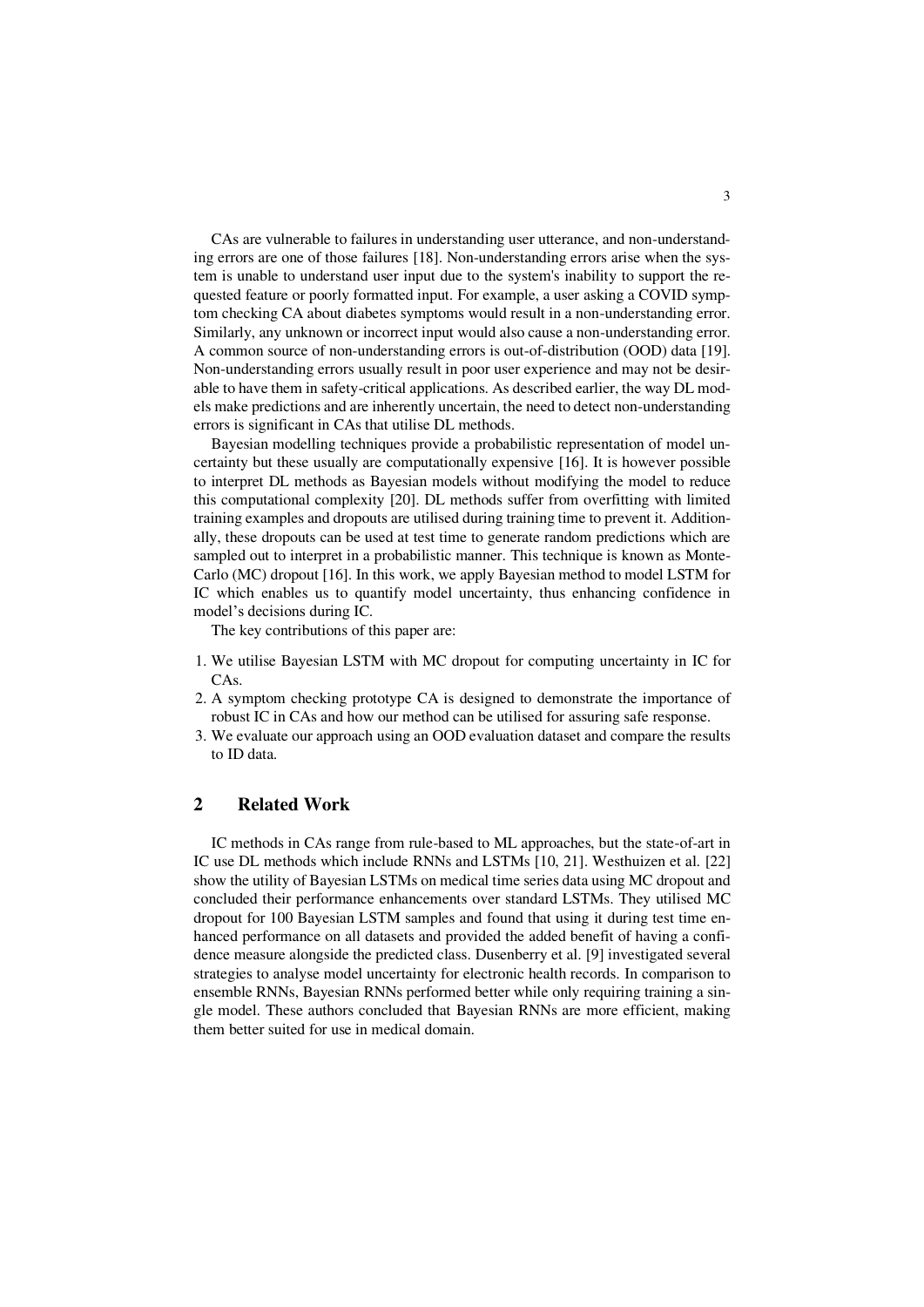Other studies in healthcare involving deep neural networks (DNNs) have employed MC dropout to approximate uncertainty for classification tasks [23, 24]. These, however, make use of image data to estimate uncertainty. This method is also used in other safety-critical domains such as autonomous vehicles (AV), to estimate uncertainty for the AV to make safe decisions such as decelerate to speed limit or brake to stop driving [25].

The use of Bayesian approach, in addition to providing confidence in the decision of the model, enables us to detect non-understanding errors in CAs. As mentioned already, OOD data is one of the sources of these errors. It is critical to correctly identify OOD data in NLU to avoid DM taking an incorrect action [26] which could be catastrophic. Common approaches used for OOD detection rely on a threshold measure, which is subsequently utilised to compute a detection score using various methods. Bayesian models [27], and classifier ensembles [28] are two of these approaches. However, these approaches are computationally expensive, which limits their utility in industrial settings.

Another method for determining OOD detection is to use the highest softmax value as the detection score. However, as recent research has demonstrated [16], the softmax value is not a credible indication of the model's confidence. Other approaches rely on OOD labels with training examples [29], which is not viable since we cannot estimate how many OOD samples are necessary for training a model. A few studies [30, 31] have relied on OOD data creation to boost detection scores. This necessitates the creation of OOD samples for detection and reliance on tagged instances, which is an additional step in OOD detection process.

In [22], MC dropout for classification was utilised using medical data for image and speech datasets. Unlike the work in [22], we employed text data for our classification of medical time series data and analysed the impact of misclassification on patient safety by presenting a use case of symptom checking CA. In addition, we validate our method on an evaluation dataset designed for OOD data [26] which is also used in other studies [31]. We perform a comparison of results of uncertainty estimation between ID and OOD data which is discussed in detail in the Results section.

# **3 Methods**

We employ Bayesian LSTM as part of our RNN architecture for the IC model of NLU. MC dropout [16], which is used at test time is then utilised to evaluate model uncertainty for IC. We designed a use case and implemented a prototype CA that performs symptom checking on medical data. In this use case, we are concerned with how uncertainty estimation in IC in CAs can aid in assuring safe response.

#### **3.1 Bayesian LSTM**

Bayesian implementation of LSTM allows us to estimate model uncertainty, which indicates our imperfect understanding of the model's underlying parameters. Dropout at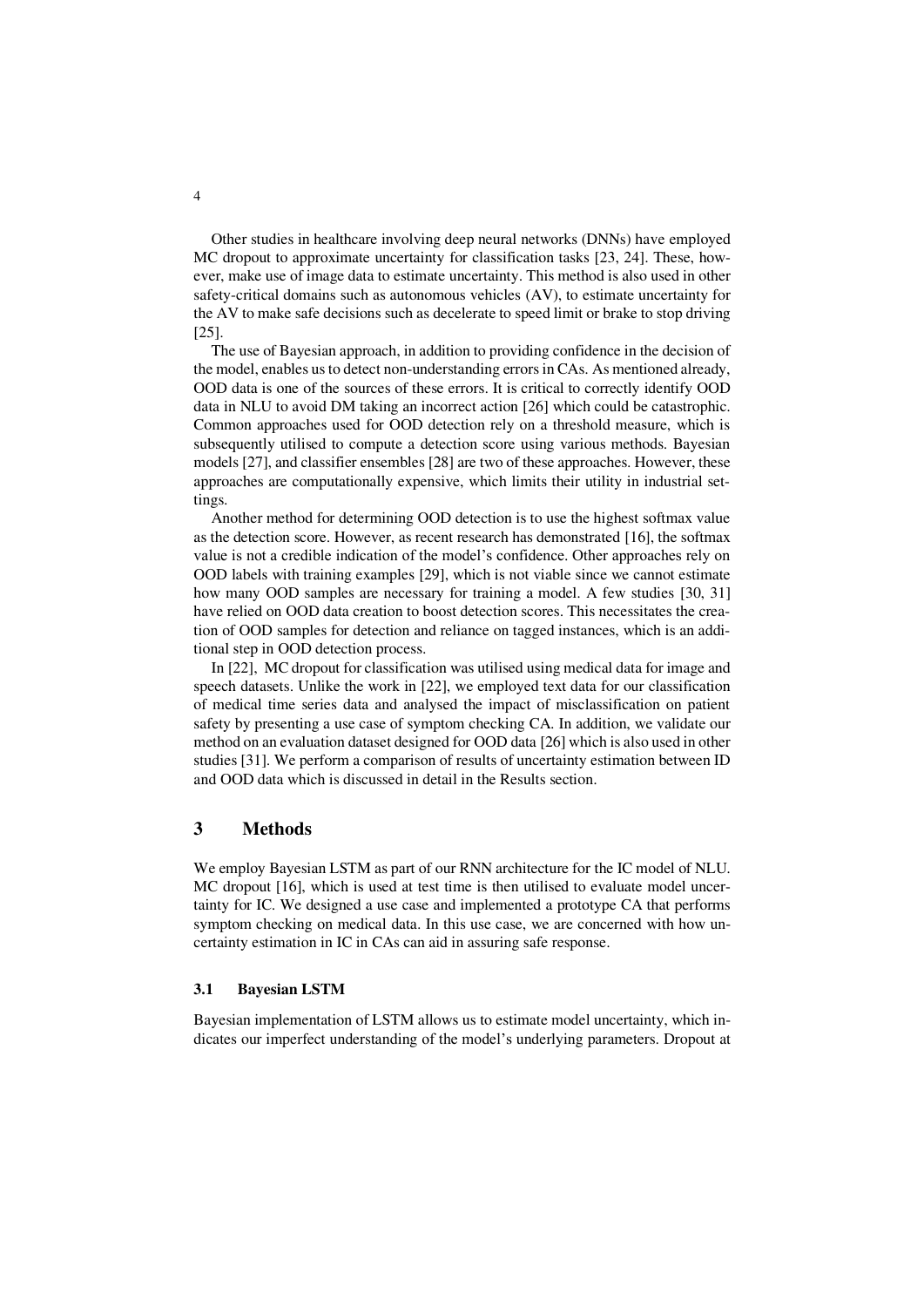test time allows us to approximate the variational posterior distribution of model parameters (weights and biases). Using random dropout, we can sample different model parameters of this posterior distribution. By introducing a distribution over all model parameters, different functions can be induced. Through the realisation of distinct model parameter values selected from the posterior distribution, these functions lead to varied outcomes. The softmax predictions from each of these sampled parameters are averaged for new data. This allows us to have increased confidence in the softmax prediction. The softmax class prediction is then used to estimate model uncertainty in the form of Shannon entropy [31].

[Table 1](#page-5-0) shows the architecture of the Bayesian LSTM we utilise for our IC model. We implemented a Bayesian LSTM layer referred to as 'MCLSTM', which allows us to employ the same dropout mask during test time at each time step of recurrent layers of LSTM [20]. A dropout rate of 70% was utilised to estimate model uncertainty. The hyperparameter, dropout, at this percentage produced the best model accuracy and robust model uncertainty. We apply MC dropout after the dense layer allowing us to capture the model uncertainty for the dense layers as well.

<span id="page-5-0"></span>

| Layer         | <b>Output Shape</b> | Parameters        |
|---------------|---------------------|-------------------|
| Input Layer   | (None, 30)          | 0                 |
| Embedding     | (None, $30, 50$ )   | 5000000           |
| <b>MCLSTM</b> | (None, 64)          | 29440             |
| Dense Layer   | (None, 256)         | 16640             |
| Activation    | (None, 256)         | $\theta$          |
| Dropout       | (None, 256)         | $\mathbf{\Omega}$ |
| Dense Layer   | (None, 25)          | 6425              |
| Activation    | (None, 25)          | 0                 |

Table 1: Recurrent Neural Network Architecture

#### **3.2 Symptom Checker Use Case**

We present a symptom checking CA prototype to highlight the impact of incorrect IC on patient safety and how our method can aid in providing a safe response when the model is uncertain about its prediction. As an example, during the current COVID-19 pandemic, many web and mobile-based applications were developed for the general public to check if they have COVID symptoms [32]. The reliability of the decisions made by these diagnostic systems can not solely rely on their accuracy [9] and this also holds for clinicians making their decisions [33]. From the clinical safety perspective, a calibration of confidence and accuracy is important.

The architecture of our prototype CA is shown i[n Figure 2.](#page-6-0) The input text utterance is provided by the user, which is handled by the NLU and IC is performed using Bayesian LSTM. In the case where the NLU is not certain about the prediction, a safe strategy (asking the user to rephrase or connecting the user to a human clinician) can be utilised before the NLU result is passed to the DM.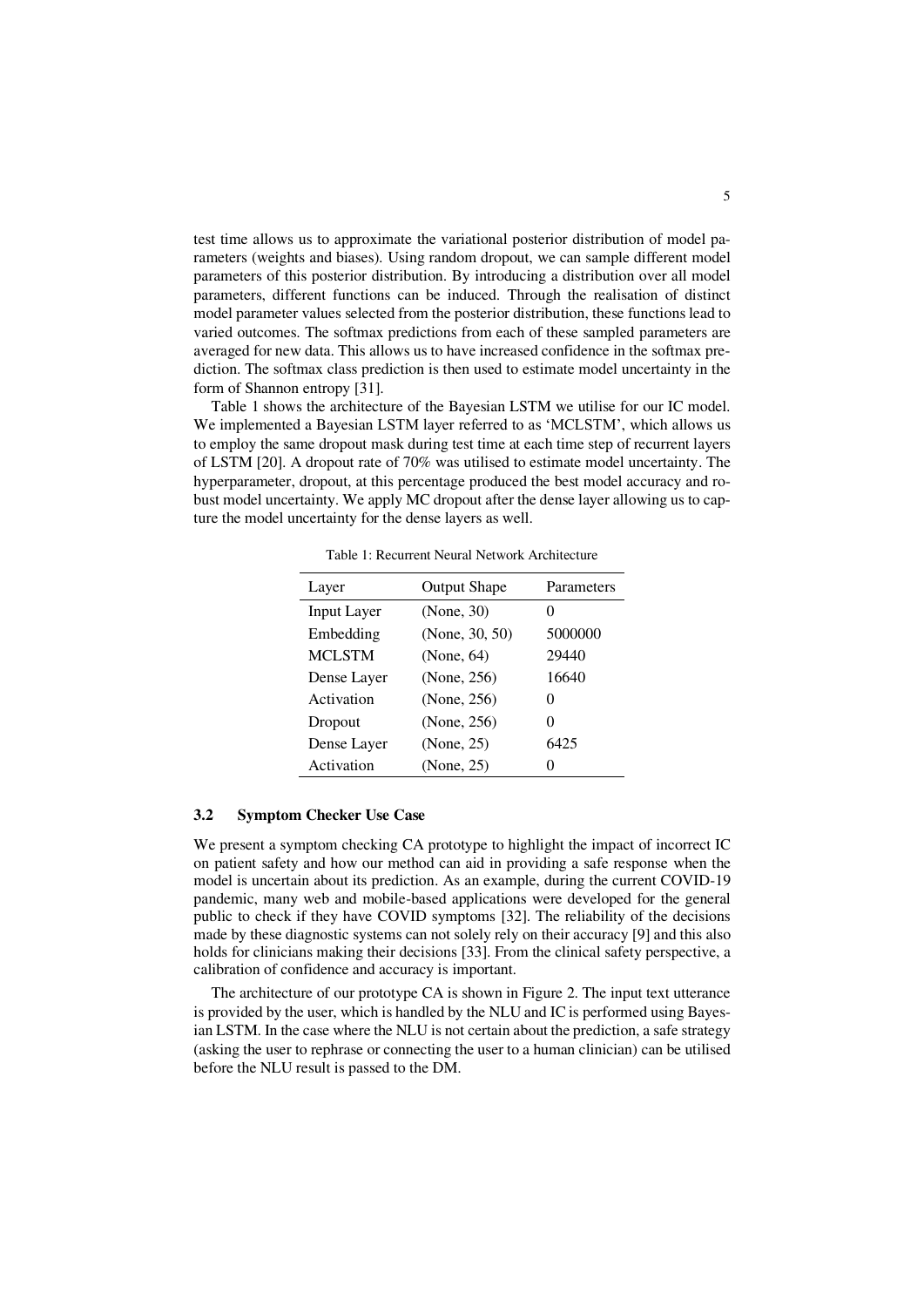

Figure 2: Symptom checker use case CA architecture diagram

<span id="page-6-0"></span>We utilise an open-source dataset [34] to train our Bayesian LSTM model for understanding. The dataset contains 6661 text utterances of common medical symptoms like "knee pain", or "headache". The dataset contains 25 distinct intents which are evenly distributed across the dataset as shown in [Figure 3.](#page-6-1) We pre-process the dataset by performing case normalization and removing punctuations and white spaces. After the pre-processing step, the utterances are padded to be of equal length. To use the data, we then transform the text utterances to numerical data using one-hot encoding scheme. We use an 85:15 ratio to split the dataset into training and testing, which turns our training size to 5661 and the test size to 1000 utterances.



<span id="page-6-1"></span>Figure 3: The distribution of medical symptoms in the dataset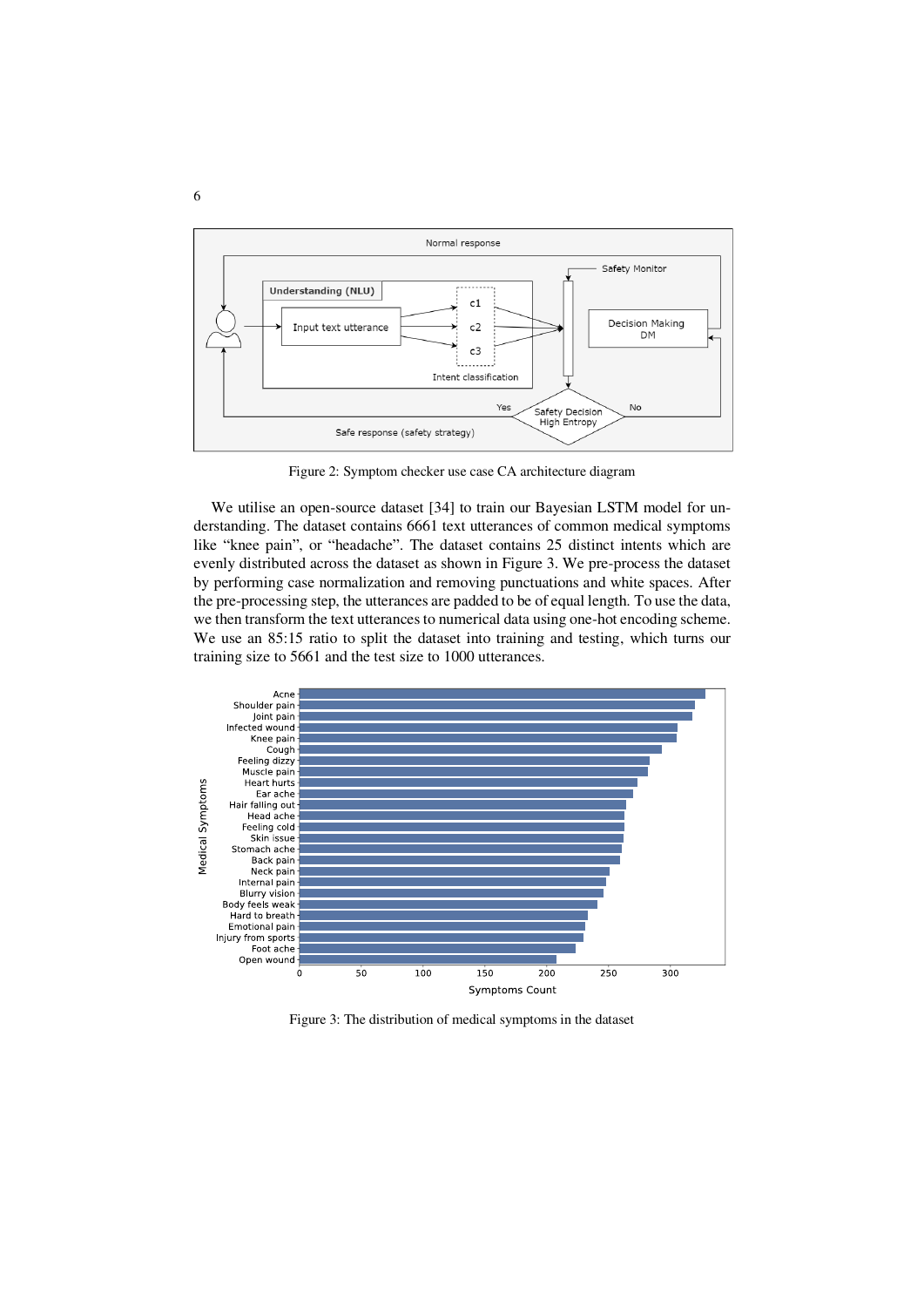# **4 Results**

Our model utilising Bayesian LSTM achieved an accuracy of 99.4% on the test dataset. [Figure 4](#page-7-0) shows the confusion matrix which reflects the model's high accuracy. The yaxis lists the actual symptoms, and the x-axis lists the predicted symptoms by the model. Due to the higher accuracy, there are very few misclassifications by the model.



Figure 4: Confusion matrix of symptoms classification

<span id="page-7-0"></span>[Table 2](#page-8-0) summarises the average findings for each of the medical symptoms (intents) in the dataset by the following evaluation metrics: precision, recall, and F1-score. The number of samples for each intent is represented by the "Support" column, which indicates that there is no class imbalance in the test set. Because of their increased accuracy, these evaluation metrics appear to indicate near-perfect scores for each of the intents. The precision and recall usually do not provide a good measure of the quality of the model as they can be high because of class imbalance. The F1-score provides a weighted average of both the precision and recall and in our experiment, it also achieves a near 100% score for most of the intents which is an indication of good model performance. The average metrics (macro and weighted average) scores indicate that there is very little class imbalance which validates the high accuracy on the test set.

 We sample the softmax value for the same input 100 times to calculate the uncertainty. This yields the output posterior distribution for softmax values, which is then averaged, and the entropy for all outputs is calculated. A higher entropy value reflects high uncertainty which indicates the possibility of the input from OOD data [31]. [Table](#page-8-1)  [3](#page-8-1) lists the ID utterances randomly selected from the test dataset, predictions, and their entropy calculations. The model correctly predicts all the utterances which is due to the higher model accuracy and ID nature of utterances.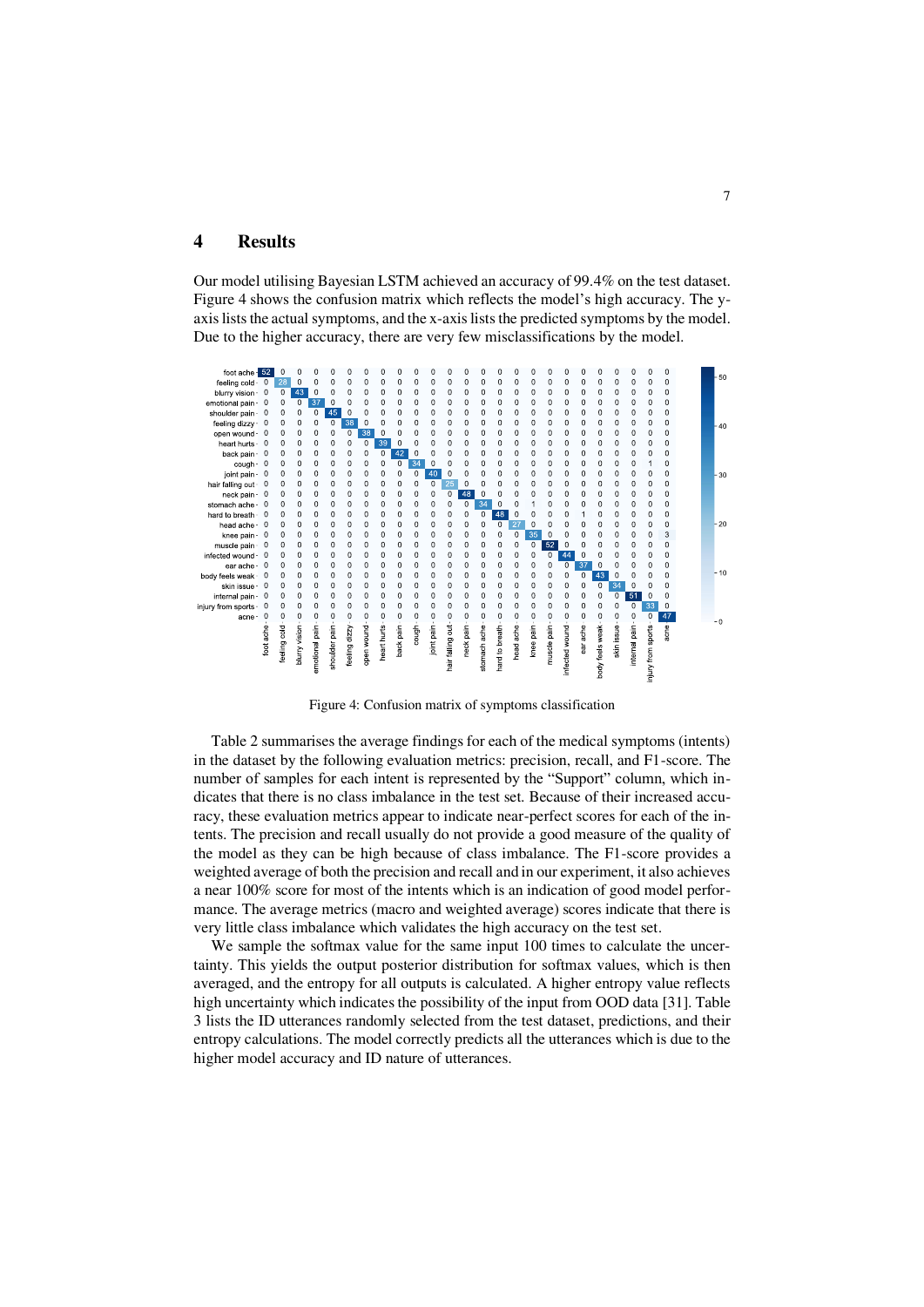<span id="page-8-0"></span>

| <b>Medical Symptoms</b> | Precision | Recall | F <sub>1</sub> -Score | Support |
|-------------------------|-----------|--------|-----------------------|---------|
| acne                    | 1.000     | 1.000  | 1.000                 | 52      |
| back pain               | 1.000     | 1.000  | 1.000                 | 28      |
| blurry vision           | 1.000     | 1.000  | 1.000                 | 43      |
| body feels weak         | 1.000     | 1.000  | 1.000                 | 37      |
| cough                   | 1.000     | 1.000  | 1.000                 | 45      |
| ear ache                | 1.000     | 1.000  | 1.000                 | 38      |
| emotional pain          | 1.000     | 1.000  | 1.000                 | 38      |
| feeling cold            | 1.000     | 1.000  | 1.000                 | 39      |
| feeling dizzy           | 1.000     | 1.000  | 1.000                 | 42      |
| foot ache               | 0.971     | 1.000  | 0.986                 | 34      |
| hair falling out        | 1.000     | 1.000  | 1.000                 | 40      |
| hard to breath          | 1.000     | 1.000  | 1.000                 | 25      |
| head ache               | 1.000     | 1.000  | 1.000                 | 48      |
| heart hurts             | 0.971     | 1.000  | 0.986                 | 34      |
| infected wound          | 0.980     | 1.000  | 0.990                 | 48      |
| injury from sports      | 1.000     | 1.000  | 1.000                 | 27      |
| internal pain           | 0.921     | 0.972  | 0.946                 | 36      |
| joint pain              | 1.000     | 1.000  | 1.000                 | 52      |
| knee pain               | 1.000     | 1.000  | 1.000                 | 44      |
| muscle pain             | 1.000     | 0.974  | 0.987                 | 38      |
| neck pain               | 1.000     | 1.000  | 1.000                 | 43      |
| open wound              | 1.000     | 1.000  | 1.000                 | 34      |
| shoulder pain           | 1.000     | 1.000  | 1.000                 | 51      |
| skin issue              | 1.000     | 0.971  | 0.985                 | 34      |
| stomach ache            | 1.000     | 0.940  | 0.969                 | 50      |
| accuracy                | 0.994     | 0.994  | 0.994                 | 0.994   |
| macro avg               | 0.994     | 0.994  | 0.994                 | 1000    |
| weighted avg            | 0.994     | 0.994  | 0.994                 | 1000    |

Table 2: Average evaluation metrics for medical symptoms

Table 3: Uncertainty estimation for in-distribution (ID) utterances

<span id="page-8-1"></span>

| Test Utterance (ID)                                              | Prediction     | Entropy |
|------------------------------------------------------------------|----------------|---------|
| my head is so heavy cant think normally                          | head ache      | 0.029   |
| i feel a burning sensation in my shoulder muscle                 | muscle pain    | 0.055   |
| <i>i</i> can hardly breathe                                      | hard to breath | 0.071   |
| i have internal pain whenever i come down with a<br>cold         | internal pain  | 0.327   |
| when i'm awake in the morning i feel strange and<br>have vertigo | feeling dizzy  | 0.507   |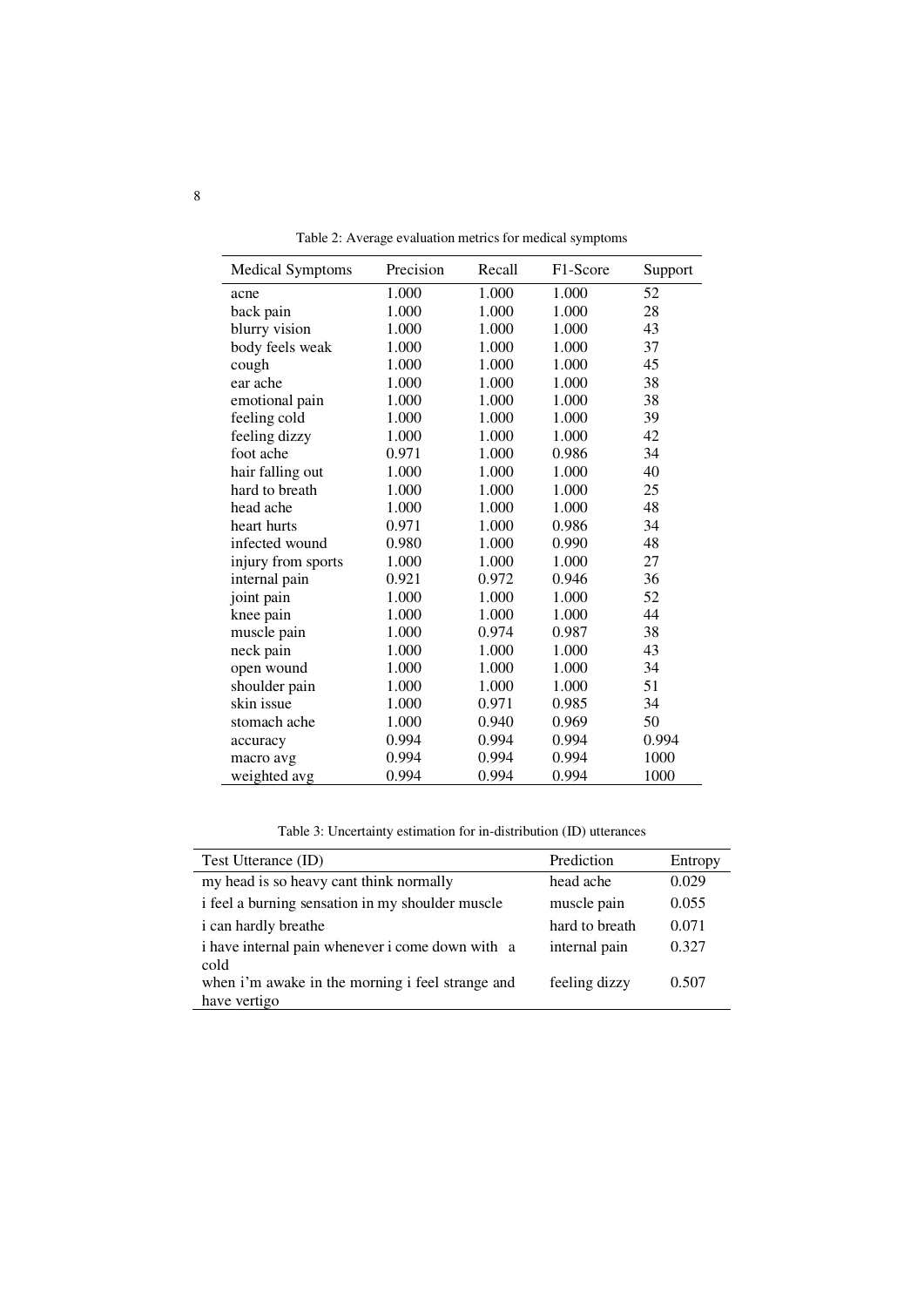Table 4: Uncertainty estimation for out of distribution (OOD) utterances

<span id="page-9-0"></span>

| Test Utterance (OOD)                                     | Prediction         | Entropy |
|----------------------------------------------------------|--------------------|---------|
| am i connected to wifi                                   | feeling cold       | 1.057   |
| how much time do i have left on my 0 apr                 | shoulder pain      | 1.110   |
| what casino game has the best odds                       | injury from sports | 1.862   |
| please alert me when my iphone battery<br>falls below 30 | neck pain          | 2.134   |
| what is the warranty on my microwave                     | skin issue         | 2.302   |

[Table 4](#page-9-0) shows the five random utterances from OOD dataset [26] with model prediction and entropy calculations. This dataset contains 1000 utterances for evaluation purpose and differs from the dataset on which the IC model is trained. As shown in [Figure 5,](#page-9-1) the mean entropy for this OOD dataset for an identical number of samples is 2.025 which is substantially higher than the mean entropy of 0.098 for ID utterances. This demonstrates that our method can be utilised to detect non-understanding errors as well as to help assure the safety of CA response in the wake of uncertainty from DL models.



<span id="page-9-1"></span>Figure 5: Entropy calculations for ID (top) and OOD (bottom) data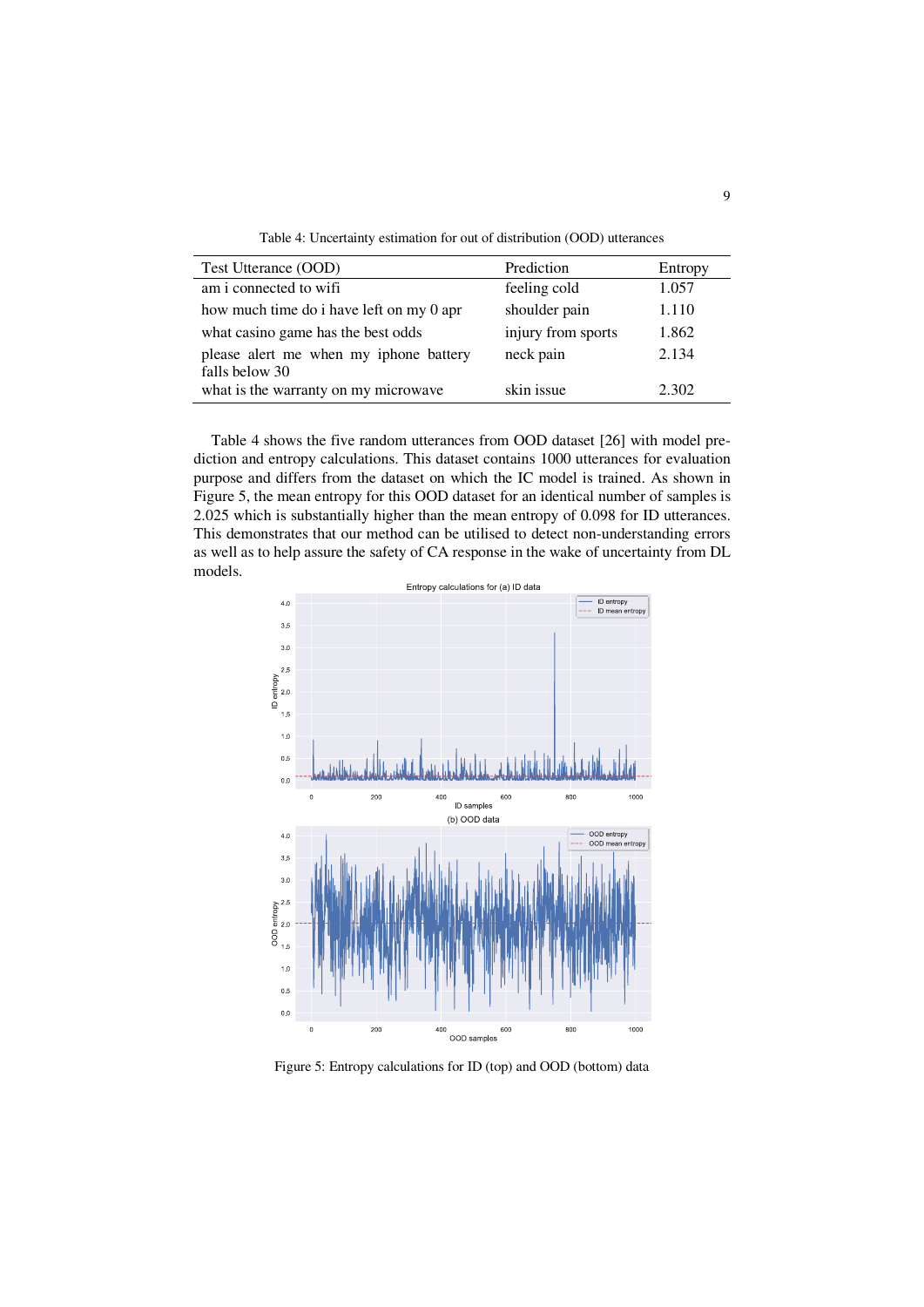# **5 Discussion**

Our model based on Bayesian LSTM yielded high accuracy of 99.4% on the test dataset. The training dataset examples contained low class imbalance and we applied dropout during training to improve model performance. The use of MC dropout at test time enabled us to sample multiple outputs and we calculated entropy by averaging out 100 samples from this distribution. It is worth noting that the classifier in this case even having near 100% accuracy cannot be trusted from their prediction alone which we discussed earlier. As seen in [Table 4,](#page-9-0) for all OOD utterances the prediction was incorrect with high uncertainty. The average model entropy for ID data (test dataset) was much lower than the average entropy for OOD data with the same number (1000) of examples. It is yet to be seen if this pattern continues for a very large number of OOD data.

 The state-of-art in CAs rely on DL methods [10] which are prone to uncertainties in their decisions [35]. In healthcare, instead of making wrong predictions, these models should be able to say "sorry, I don't know" when they are uncertain. From our findings on OOD of relatively small size (1000 samples), the entropy measure can be utilised to know when a model is uncertain in its decision. We present a use case of symptom checking where this method during IC can be useful for providing a safe response. A safety monitor such as one discussed in [36] may be deployed after NLU output which can filter high uncertainty inputs to avoid any incorrect actions by the DM. Alternatively, as mentioned in [37], a user may be asked to provide a rephrase input. In case of high uncertainty, another approach of handing over the control to a human clinician may also be used [38].

## **6 Conclusion and Future Work**

In this paper, we presented a robust mechanism for IC in clinical CAs by measuring model uncertainty using Bayesian LSTMs. A symptom checking prototype CA was implemented to illustrate the benefit of certainty measure alongside prediction. This method shows that non-understanding errors in CAs can be avoided and a safety strategy (safety monitor in CA architecture, or human involvement) can be utilised to prevent unsafe responses. We evaluated our approach on a dataset of 1000 samples and the results were promising. However, further research may be required to estimate the minimum data required for this method. Additionally, data uncertainty [35] which occurs due to noise in the data may require to be calculated for the assurance of safe response in CAs.

#### **Acknowledgements**

The research leading to these results has received funding from the European Union's Horizon 2020 research and innovation programme under the Marie Skłodowska Curie grant agreement No 812.788 (MSCAETN SAS). This publication reflects only the authors' view, exempting the European Union from any liability. Project website: http://etn-sas.eu/.

10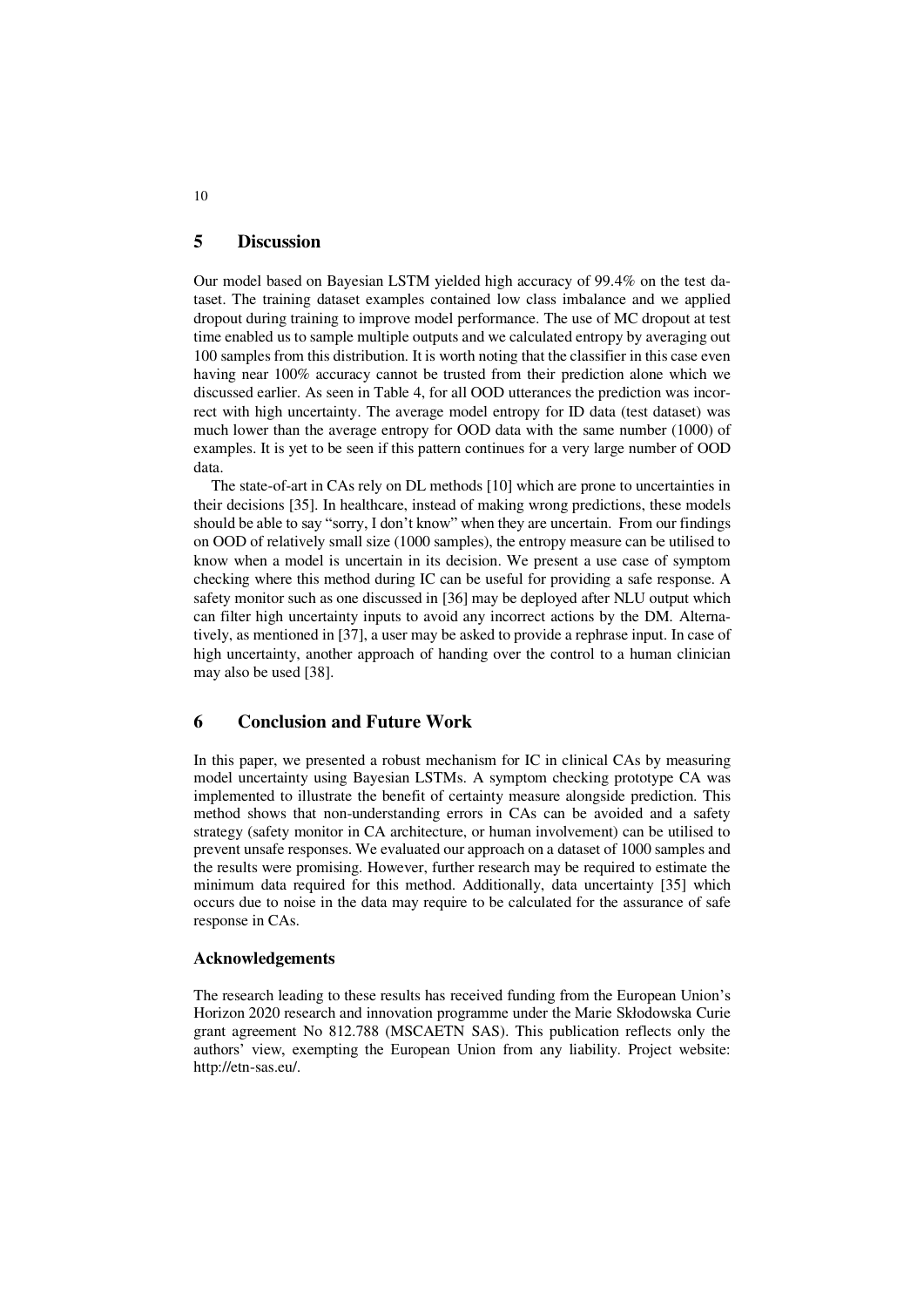# **7 References**

- 1. Laranjo, L., Dunn, A.G., Tong, H.L., Kocaballi, A.B., Chen, J., Bashir, R., Surian, D., Gallego, B., Magrabi, F., Lau, A.Y.S., Coiera, E.: Conversational agents in healthcare: A systematic review. J. Am. Med. Informatics Assoc. 25, 1248–1258 (2018).
- 2. Gao, J., Galley, M., Li, L.: Neural approaches to conversational ai. In: The 41st International ACM SIGIR Conference on Research & Development in Information Retrieval. pp. 1371– 1374 (2018).
- 3. Harms, J.-G., Kucherbaev, P., Bozzon, A., Houben, G.-J.: Approaches for dialog management in conversational agents. IEEE Internet Comput. 23, 13–22 (2018).
- 4. Razzaki, S., Baker, A., Perov, Y., Middleton, K., Baxter, J., Mullarkey, D., Sangar, D., Taliercio, M., Butt, M., Majeed, A., DoRosario, A., Mahoney, M., Johri, S.: A comparative study of artificial intelligence and human doctors for the purpose of triage and diagnosis. 1– 15 (2018).
- 5. Allen, J., Ferguson, G., Blaylock, N., Byron, D., Chambers, N., Dzikovska, M., Galescu, L., Swift, M.: Chester: Towards a personal medication advisor. J. Biomed. Inform. 39, 500–513 (2006).
- 6. Fadhil, A.: A Conversational Interface to Improve Medication Adherence: Towards AI Support in Patient's Treatment. (2018).
- 7. Zhang, Z., Takanobu, R., Zhu, Q., Huang, M., Zhu, X.: Recent advances and challenges in task-oriented dialog systems. Sci. China Technol. Sci. 1–17 (2020).
- 8. Li, X., Chen, Y.-N., Li, L., Gao, J., Celikyilmaz, A.: Investigation of language understanding impact for reinforcement learning based dialogue systems. arXiv Prepr. arXiv1703.07055. (2017).
- 9. Dusenberry, M.W., Tran, D., Choi, E., Kemp, J., Nixon, J., Jerfel, G., Heller, K., Dai, A.M.: Analyzing the role of model uncertainty for electronic health records. In: Proceedings of the ACM Conference on Health, Inference, and Learning. pp. 204–213 (2020).
- 10. Louvan, S., Magnini, B.: Recent Neural Methods on Slot Filling and Intent Classification for Task-Oriented Dialogue Systems: A Survey. arXiv Prepr. arXiv2011.00564. (2020).
- 11. Yao, K., Zweig, G., Hwang, M.-Y., Shi, Y., Yu, D.: Recurrent neural networks for language understanding. In: Interspeech. pp. 2524–2528 (2013).
- 12. Yao, K., Peng, B., Zhang, Y., Yu, D., Zweig, G., Shi, Y.: Spoken language understanding using long short-term memory neural networks. In: 2014 IEEE Spoken Language Technology Workshop (SLT). pp. 189–194. IEEE (2014).
- 13. Gal, Y.: Uncertainty in deep learning. Univ. Cambridge. 1, 4 (2016).
- 14. Challen, R., Denny, J., Pitt, M., Gompels, L., Edwards, T., Tsaneva-Atanasova, K.: Artificial intelligence, bias and clinical safety. BMJ Qual. Saf. 28, 231–237 (2019).
- 15. Gauerhof, L., Munk, P., Burton, S.: Structuring validation targets of a machine learning function applied to automated driving. In: International Conference on Computer Safety, Reliability, and Security. pp. 45–58. Springer (2018).
- 16. Gal, Y., Ghahramani, Z.: Dropout as a bayesian approximation: Representing model uncertainty in deep learning. In: international conference on machine learning. pp. 1050– 1059. PMLR (2016).
- 17. Vasudevan, V.T., Sethy, A., Ghias, A.R.: Towards better confidence estimation for neural models. In: ICASSP 2019-2019 IEEE International Conference on Acoustics, Speech and Signal Processing (ICASSP). pp. 7335–7339. IEEE (2019).
- 18. Bohus, D., Rudnicky, A.: Sorry and I Didn't Catch That!-An Investigation of Nonunderstanding Errors and Recovery Strategies. In: Proceedings of the 6th SIGdial Workshop on Discourse and Dialogue. pp. 128–143 (2005).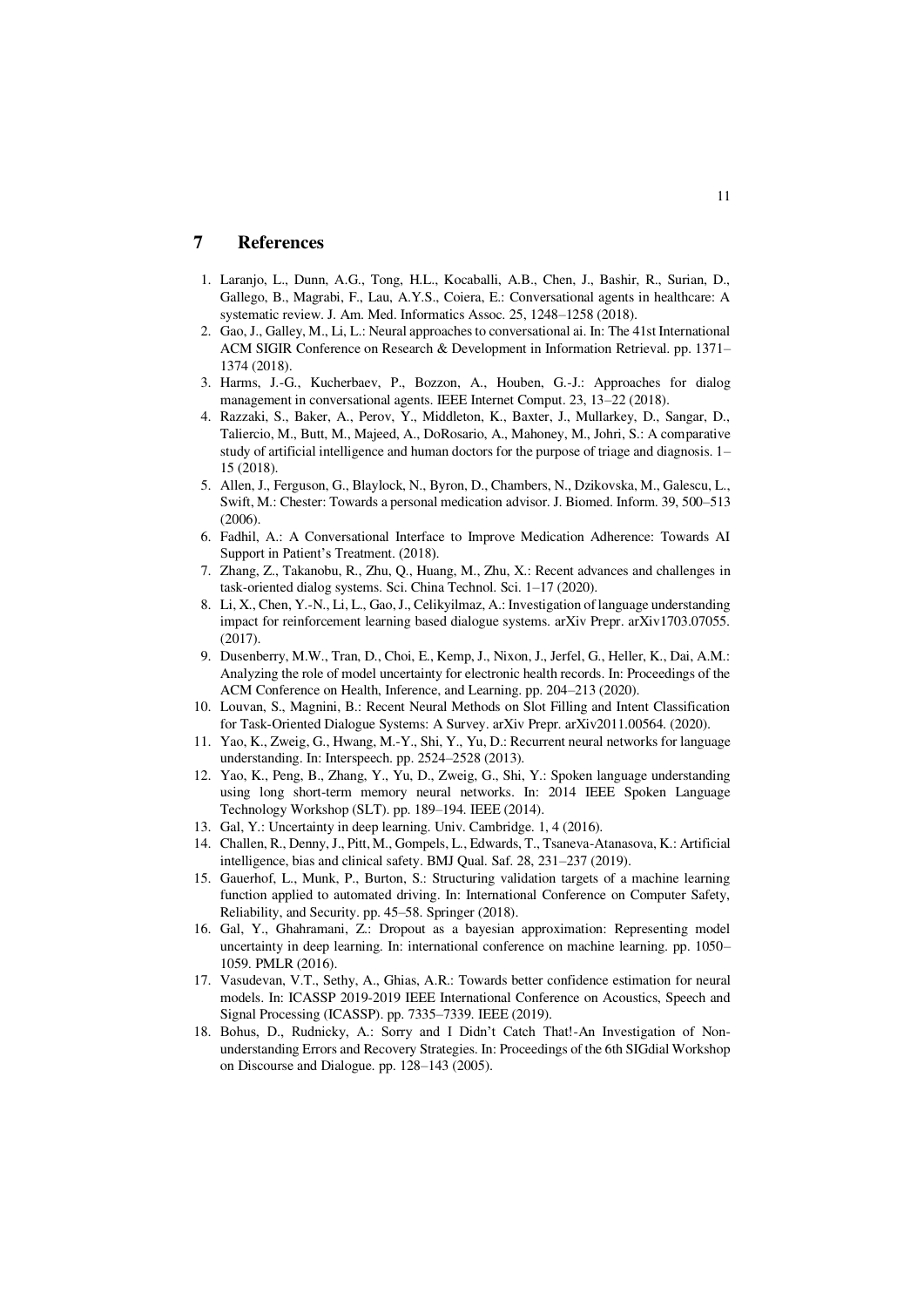- 19. Aftab, H., Shah, S.H.H., Habli, I.: Classification of Failures in the Perception of Conversational Agents (CAs) and Their Implications on Patient Safety. Studies in health technology and informatics. 281, 659–663 (2021).
- 20. Gal, Y., Ghahramani, Z.: A theoretically grounded application of dropout in recurrent neural networks. Adv. Neural Inf. Process. Syst. 29, 1019–1027 (2016).
- 21. Zhang, L., Zhang, L.: An Ensemble Deep Active Learning Method for Intent Classification. In: Proceedings of the 2019 3rd International Conference on Computer Science and Artificial Intelligence. pp. 107–111 (2019).
- 22. van der Westhuizen, J., Lasenby, J.: Bayesian LSTMs in medicine. arXiv Prepr. arXiv1706.01242. (2017).
- 23. Camarasa, R., Bos, D., Hendrikse, J., Nederkoorn, P., Kooi, E., van der Lugt, A., de Bruijne, M.: Quantitative Comparison of Monte-Carlo Dropout Uncertainty Measures for Multi-class Segmentation. In: Uncertainty for Safe Utilization of Machine Learning in Medical Imaging, and Graphs in Biomedical Image Analysis. pp. 32–41. Springer (2020).
- 24. Ghoshal, B., Tucker, A., Sanghera, B., Wong, W.L.: Estimating uncertainty in deep learning for reporting confidence to clinicians when segmenting nuclei image data. In: 2019 IEEE 32nd International Symposium on Computer-Based Medical Systems (CBMS). pp. 318– 324. IEEE (2019).
- 25. Gautam, V., Gheraibia, Y., Alexander, R., Hawkins, R.D.: Runtime Decision Making Under Uncertainty in Autonomous Vehicles. In: Proceedings of the Workshop on Artificial Intelligence Safety (SafeAI 2021). CEUR Workshop Proceedings (2021).
- 26. Larson, S., Mahendran, A., Peper, J.J., Clarke, C., Lee, A., Hill, P., Kummerfeld, J.K., Leach, K., Laurenzano, M.A., Tang, L.: An evaluation dataset for intent classification and out-of-scope prediction. arXiv Prepr. arXiv1909.02027. (2019).
- 27. Malinin, A., Gales, M.: Predictive uncertainty estimation via prior networks. arXiv Prepr. arXiv1802.10501. (2018).
- 28. Vyas, A., Jammalamadaka, N., Zhu, X., Das, D., Kaul, B., Willke, T.L.: Out-of-distribution detection using an ensemble of self supervised leave-out classifiers. In: Proceedings of the European Conference on Computer Vision (ECCV). pp. 550–564 (2018).
- 29. Kim, J.-K., Kim, Y.-B.: Joint learning of domain classification and out-of-domain detection with dynamic class weighting for satisficing false acceptance rates. arXiv Prepr. arXiv1807.00072. (2018).
- 30. Bowman, S.R., Vilnis, L., Vinyals, O., Dai, A.M., Jozefowicz, R., Bengio, S.: Generating sentences from a continuous space. arXiv Prepr. arXiv1511.06349. (2015).
- 31. Zheng, Y., Chen, G., Huang, M.: Out-of-domain detection for natural language understanding in dialog systems. IEEE/ACM Trans. Audio, Speech, Lang. Process. 28, 1198–1209 (2020).
- 32. Munsch, N., Martin, A., Gruarin, S., Nateqi, J., Abdarahmane, I., Weingartner-Ortner, R., Knapp, B.: Diagnostic Accuracy of Web-Based COVID-19 Symptom Checkers: Comparison Study. J. Med. Internet Res. 22, e21299 (2020).
- 33. Zwaan, L., Hautz, W.E.: Bridging the gap between uncertainty, confidence and diagnostic accuracy: calibration is key, (2019).
- 34. Mooney, P.: Medical Speech, Transcription, and Intent, https://www.kaggle.com/paultimothymooney/medical-speech-transcription-and-intent, last accessed 2021/04/20.
- 35. Kendall, A., Gal, Y.: What uncertainties do we need in bayesian deep learning for computer vision? arXiv Prepr. arXiv1703.04977. (2017).

12